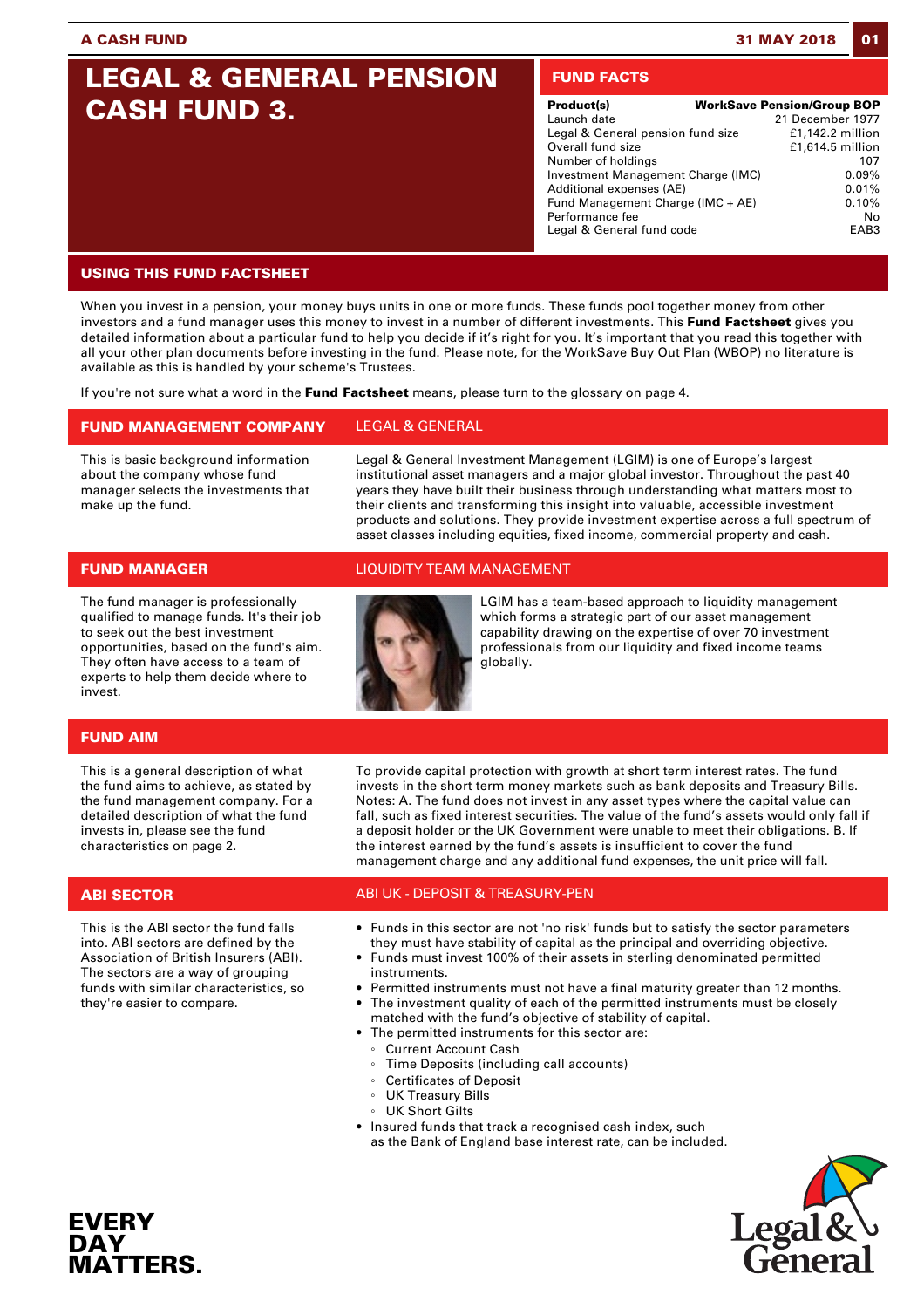### **LEGAL & GENERAL PENSION CASH FUND 3 31 MAY 2018 02**

### **FUND SPECIFIC RISKS**

Each fund carries some risks specific to the type(s) of assets it invests in. The fund specific risks for this particular fund can be found below.

**Deposit** The fund has money on deposit with companies such as banks or other financial institutions. If any of these suffer financial difficulty, they may be unable to pay back some or all of the interest, original amount invested or other payments they owe. If this happens the value of your fund may fall.

5

Percentage Growth

# **FUND PERFORMANCE AS AT 31 MAY 2018**

The graph opposite shows how the fund has performed over the last five years (or since the fund launched) compared with the fund's ABI sector average. The first table shows the total percentage change, over one, three and five years. The second table shows performance for 12-month periods over the last five years, to the end of the last quarter.

**NOTES:** Please bear in mind that past performance is not a guide to future returns. The value of your investment and any income taken from it is not guaranteed and may go up and down. You could get back less than you invest.

### **The performance provided for the fund is:**

- Is after all fund charges have been taken, and
- assumes all income generated by the investments remains in the fund.

### **Also:**

- The sector values are based on the selling price of units published by all the funds in that ABI sector.
- The values do not take account of any product charges. You can find more information about our charges in the Members' Policy Booklet.

# **FUND IDENTIFIERS**

These are unique codes used to identify a fund. You may find these codes useful if you intend to use financial websites to look up this fund.

| <b>SIN code</b> | GB00B4VD0B60 |
|-----------------|--------------|
| SEDOL code      | B4VD0B6      |
| <b>MEX</b> code | LGAAAZ       |

### **ASSET ALLOCATION AND ALL BELOW INFORMATION AS AT 31 MAY 2018**

An overview of the types of investments currently held by the fund. Cash and equivalents 100.00%

|                   | Fund ABI sector: ABI UK - Deposit & Treasury-Pen |         |         |  |  |
|-------------------|--------------------------------------------------|---------|---------|--|--|
|                   | 1 year                                           | 3 years | 5 years |  |  |
| <b>Fund</b>       | 0.34                                             | 1.11    | 2.07    |  |  |
| <b>ABI</b> sector | $-0.12$                                          | $-0.37$ | $-0.49$ |  |  |
|                   |                                                  |         |         |  |  |

# **ANNUAL FUND PERFORMANCE TO LAST QUARTER (%)**

| 12 months to      |         | 31 Mar 14 31 Mar 15 31 Mar 16 31 Mar 17 31 Mar 18 |         |         |         |
|-------------------|---------|---------------------------------------------------|---------|---------|---------|
| <b>Fund</b>       | 0.48    | 0.48                                              | 0.48    | 0.30    | 0.31    |
| <b>ABI</b> sector | $-0.09$ | $-0.04$                                           | $-0.06$ | $-0.18$ | $-0.15$ |

Performance data source: Lipper.

 $\sqrt{ }$  $-5$ Jan 14 **Jan 15 Jan 16** Jan 17

| 12 months to      |         |         | 31 Mar 14 31 Mar 15 31 Mar 16 31 Mar 17 31 Mar 18 |         |         |
|-------------------|---------|---------|---------------------------------------------------|---------|---------|
| <b>Fund</b>       | 0.48    | 0.48    | 0.48                                              | 0.30    | 0.31    |
| <b>ABI</b> sector | $-0.09$ | $-0.04$ | $-0.06$                                           | $-0.18$ | $-0.15$ |

Jan 18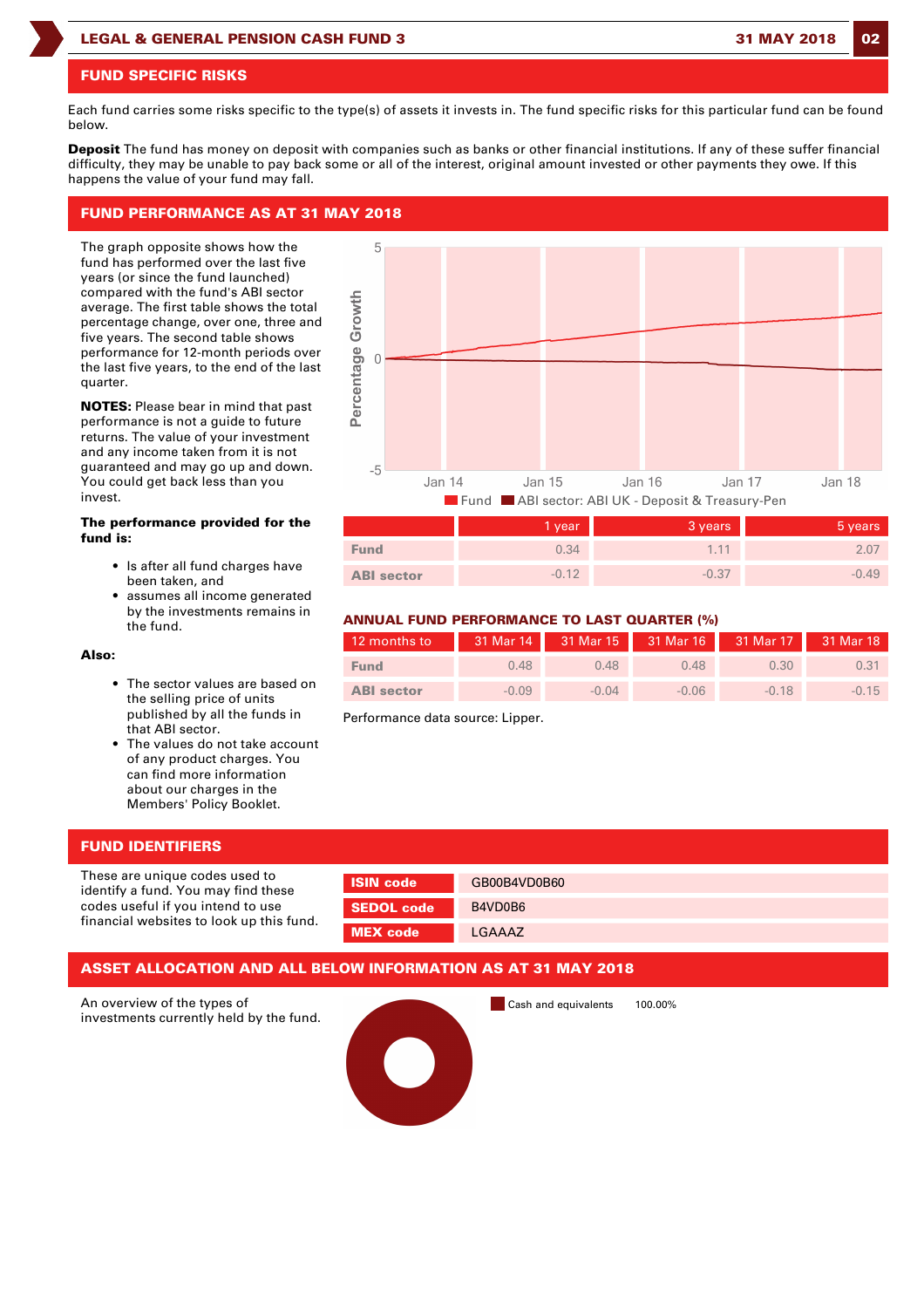



# **TOP 10 HOLDINGS**

The highest valued single holdings in the fund.

| Holding                  | <b>Sector</b>                | %      |
|--------------------------|------------------------------|--------|
| COOPERATIEVE RABOBANK UA | Cash and Equivalents         | 5.18%  |
| SUMITOMO MITSUI BANKING  | Cash and Equivalents         | 4.65%  |
| FIRST ABU DHABI BANK PJS | Cash and Equivalents         | 4.65%  |
| SOCIETE GENERALE LONDON  | Cash and Equivalents         | 3.72%  |
| DZ BANK AG               | Cash and Equivalents         | 3.10%  |
| BANK OF CHINA LONDON     | Cash and Equivalents         | 1.86%  |
| BANK OF TOKYO-MITSUB LDN | Cash and Equivalents         | 1.55%  |
| MIZUHO CORP BANK LTD     | Cash and Equivalents         | 1.55%  |
| BANK OF AMERICA NA       | Cash and Equivalents         | 1.24%  |
| CREDIT AGRI CIB LONDON   | Cash and Equivalents         | 1.24%  |
|                          | Percentage of fund in top 10 | 28.74% |